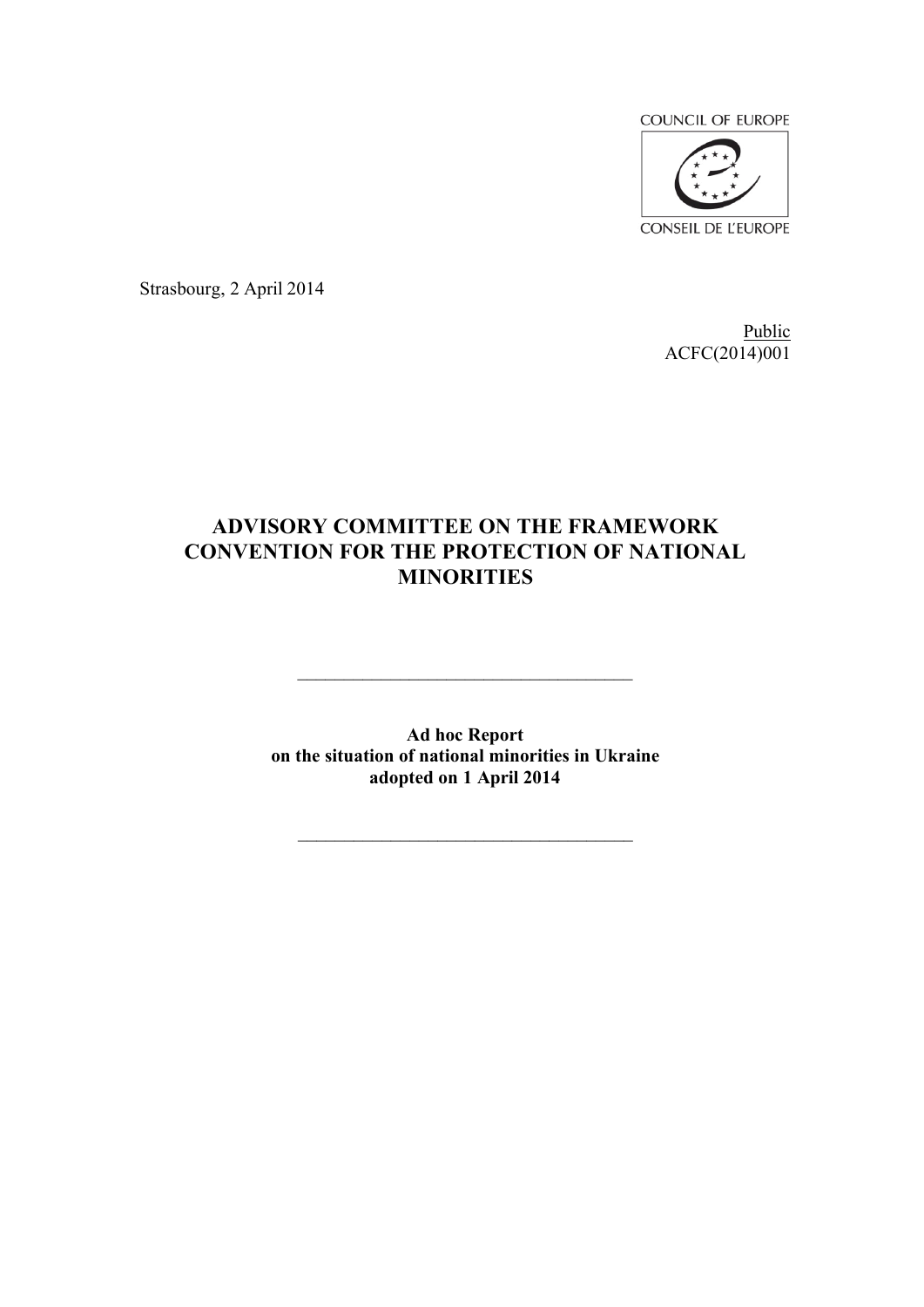## **Report of the Advisory Committee on the Framework Convention for the Protection of National Minorities Ad hoc visit to Ukraine 21-26 March 2014**

## Introduction

1. This report of the Advisory Committee on the Framework Convention for the Protection of National Minorities is prepared in response to the decision of 14 March 2014 of the Committee of Ministers, instructing the Advisory Committee to review, in light of recent developments, the situation of national minorities in Ukraine and report on its findings as soon as possible (CM/Del/Dec(2014)1194/1.7). In line with this decision, a delegation of the Advisory Committee travelled to Ukraine from 21 to 26 March 2014. Given the ad hoc nature of this request, the report is not based on a comprehensive assessment of the implementation of the Framework Convention in Ukraine. Rather, it reflects the findings of the Advisory Committee as regards the situation pertaining to minority rights following meetings with representatives of the Afghan, Armenian, Azeri, Bulgarian, Crimean Tatar, Gagauz, Georgian, Hungarian, Jewish, Karaim, Kazakh, Lezghin, Moldovan, Polish, Roma, Romanian, Russian, Tajik and Uzbek communities in Ukraine. These meetings took place in Odessa, Kharkiv and Kyiv; minority representatives in Western Ukraine were contacted by phone and the delegation met Crimean Tatar representatives in both Odessa and Kyiv.

2. This report is adopted in the context of fundamental structural reform processes that are ongoing in Ukraine, including with regard to its Constitution, Electoral Law, and local self-government arrangements. These all have a vital impact on the enjoyment of rights of persons belonging to national minorities as citizens of Ukraine. The report is also adopted ahead of presidential elections on 25 May 2014 and parliamentary elections to be possibly conducted in autumn 2014.

3. The Advisory Committee is grateful to the representatives of minority associations, civil society, international organisations and the authorities who agreed to meet the delegation at short notice. Given the particular focus of this report, not all concerns that were shared are reflected but only those that are of direct relevance to recent developments. The Advisory Committee looks forward, however, to conducting a comprehensive assessment in the course of the upcoming fourth cycle of monitoring under the Framework Convention.

## Main findings

4. According to representatives of all minorities with whom meetings took place, the level of implementation of minority rights has not changed in 2014. Recent events have had no repercussions on the extent of schooling in minority languages or the possibility to use minority languages or regional languages in official contacts with authorities. While these events have created uncertainty and there is considerable fear among minority populations about possible military conflict following developments in Crimea, the Advisory Committee observed generally stable conditions and no sense of lawlessness. Most minority representatives reported that their daily life is continuing as before and that they have no specific concerns with regard to the enjoyment of their minority rights in the current context. While apprehensive about the overall situation in the country, they expressed their support for Ukrainian sovereignty and territorial integrity and conveyed their expectations in the new authorities to strengthen minority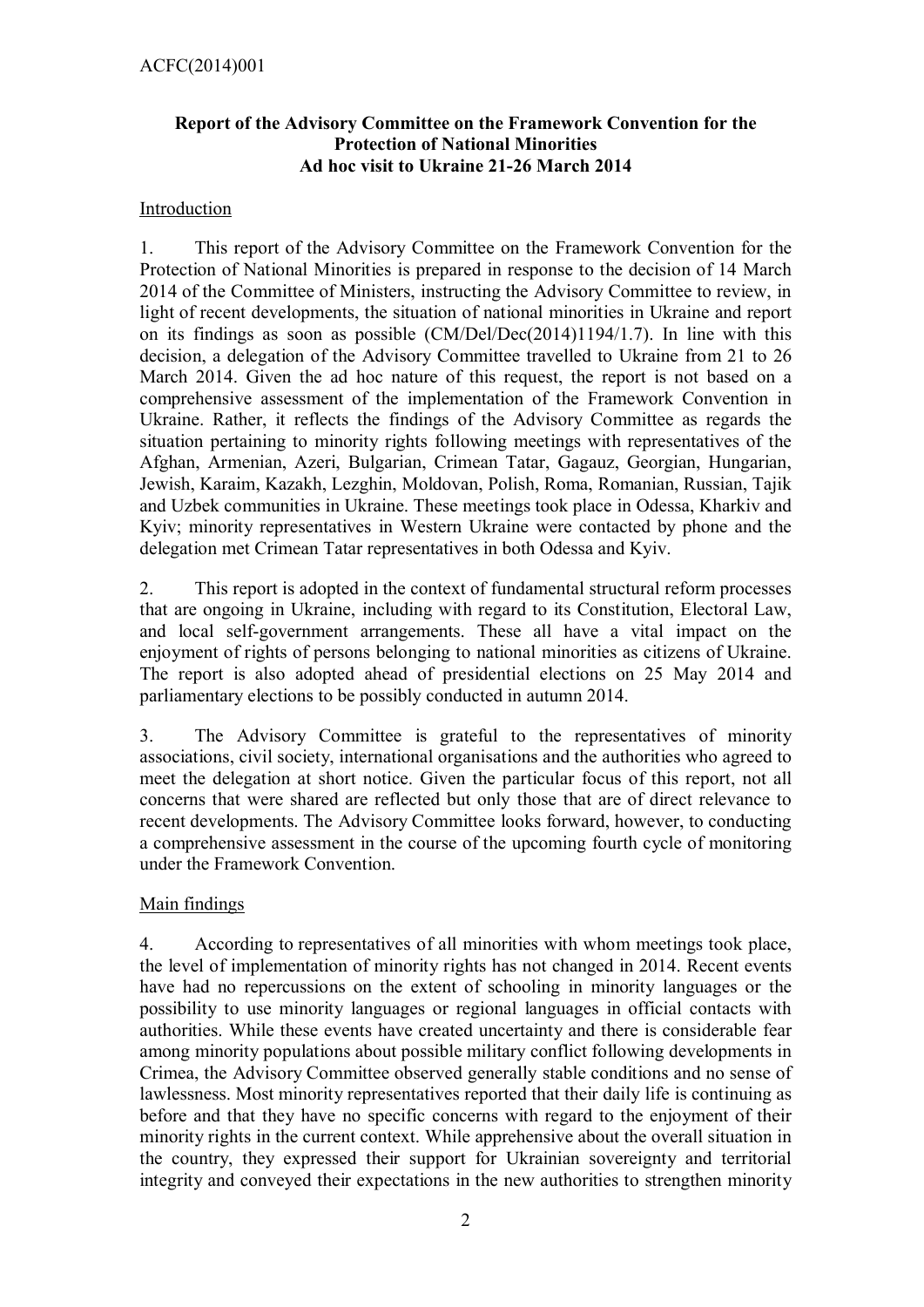rights protection frameworks in line with "European values", in particular as regards respect for human and minority rights.

5. The Advisory Committee is concerned, however, about the negative impact of some media coverage, at national and international level, on inter-ethnic relations in Ukraine. The regular and, based on the delegation's assessment, frequently unsubstantiated media reports of ongoing human and minority rights violations in Ukraine raise tension and fears among the population that are not conducive to calming the overall environment and are particularly unhelpful in the current pre-election context. This situation requires the immediate attention of national and international actors to avoid further escalation.

#### Main concerns regarding specific national minorities

<u>.</u>

6. There are grave and immediate concerns regarding the safety and access to rights of persons belonging to the Crimean Tatars. The overall security situation in Crimea is reportedly very tense with armed but unidentifiable paramilitary groups manning a variety of check-points, where they stop residents and check their identity and belongings. The Advisory Committee points to civil society reports of kidnappings, intimidation and ill-treatment in connection with these so-called "selfdefence groups", which constitute an immediate obstacle to the freedom of movement of Crimean residents, including persons belonging to national minorities. Given the open resistance to events unfolding in Crimea demonstrated by Crimean Tatar leaders and the fact that most Crimean Tatars boycotted the referendum called for by the local authorities on 16 March, persons belonging to the Crimean Tatars are exposed to particular risk.<sup>[1](#page-2-0)</sup> According to representatives, some  $5\,000$  persons, predominantly Crimean Tatars and mainly women and children, have left the peninsula for mainland Ukraine in recent weeks.

7. In addition, there is great uncertainty and fear among Crimean Tatars regarding their future. Representatives expressed their full commitment to Ukrainian territorial integrity but pointed to the practical necessity for residents of Crimea to co-operate with the local authorities in daily life, particularly when it comes to issues related to property or the performance of public duties by legal professionals. Wide parts of the Crimean Tatar population are afraid that they may be forced to leave the territory – a fear felt all the more intensely as Crimean Tatars have twice suffered from deportations in the past, in 1783 and in 1944. The Advisory Committee is further deeply concerned about the safety and enjoyment of cultural, education and language rights of all national minorities in Crimea, including in particular the numerically smaller ones such as the Karaim and Krimchak as well as persons belonging to the Ukrainian community who are in a minority situation in Crimea.

<span id="page-2-0"></span><sup>&</sup>lt;sup>1</sup> In an Opinion published on 21 March 2014, the Venice Commission found that this referendum was not in accordance with the Constitution of Ukraine or the Constitution of Crimea and that the circumstances in Crimea, i.e. the use of military force did not allow for the holding of a referendum in line with European democratic standards, in particular as regards the free expression of the will of the people concerned. See [http://www.venice.coe.int/webforms/documents/?pdf=CDL-AD\(2014\)002-e.](http://www.venice.coe.int/webforms/documents/?pdf=CDL-AD(2014)002-e) The Advisory Committee further notes that the conduct of a referendum without sufficient and comprehensive prior consultation with the population, including importantly the minority populations, and under the threat of force destroys the preconditions for free and effective participation for those concerned. See also ACFC Thematic Commentary on the Effective Participation of Persons belonging to National Minorities in Cultural, Social and Economic Life and in Public Affairs, paragraphs 18–21. It also takes note in this context of a survey conducted in February 2014 by the Kyiv International Institute for Sociology, whereby 41% of residents of Crimea declared their wish to unite with the Russian Federation. See <http://www.rosbalt.ru/ukraina/2014/03/02/1239442.html>.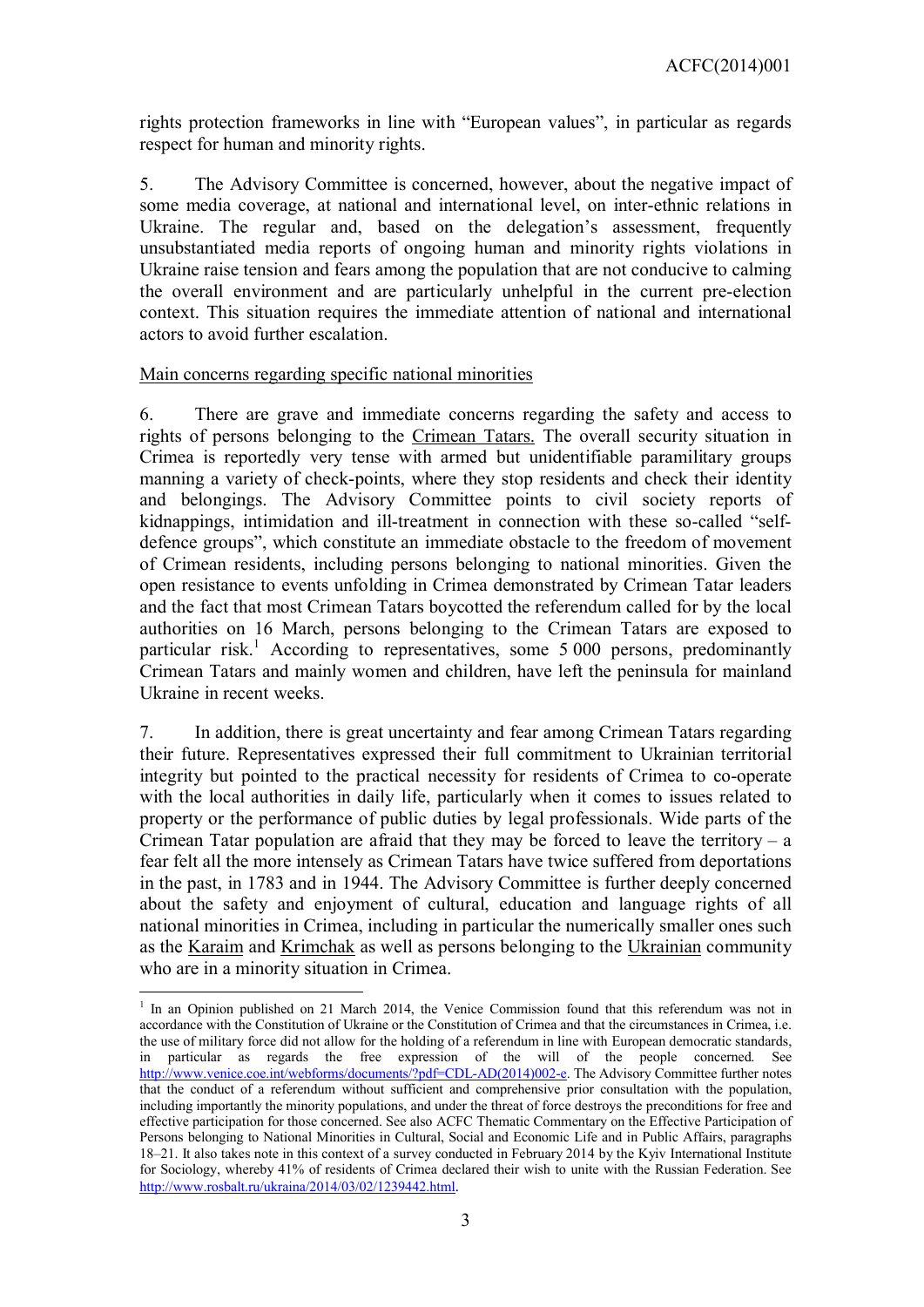8. A number of legislative drafts concerning Crimea are under consideration in the Verkhovna Rada in Kyiv, including the Law on the Status and Rights of Formerly Deported Persons, a law for the ratification of ILO Convention 169 on the Rights of Indigenous Peoples, and a Law on Occupied Territories. While welcoming the concern and attention paid to the situation of the Crimean Tatars and the adoption, after many years of discussions, of a declaration on 20 March 2014 to recognise the Crimean Tatars as indigenous people, the Advisory Committee is concerned that the Law on Occupied Territories may severely penalise all those who are forced by circumstances to co-operate with the authorities who are in effective control, including by accepting Russian citizenship to maintain their properties.

9. According to representatives of the Jewish community, there has been no increase in anti-Semitism in Ukraine in recent months and there is no fear of such developments within the broader Jewish community. Reports of a surge in hate crime against members of the Jewish community and synagogues have publicly been denounced as propaganda by Jewish representatives themselves who expressed, including towards the delegation of the Advisory Committee, their confidence in the authorities in Kyiv. The Advisory Committee is, however, concerned that these unverified media reports of hate crimes against persons belonging to the Jewish community may further raise tensions and thereby in fact provoke such attacks.

10. The Advisory Committee observed a variety of views among the Russian minority, ranging from full support for the Ukrainian authorities and the view that minority rights, including language rights, are sufficiently established, to the likening of the current situation related to language rights to "genocide of the Russian people". The Advisory Committee is concerned that the natural diversity of opinions and geopolitical viewpoints existing within the Russian minority may be instrumentalised in the current climate and may give rise to additional tension, including intra-ethnic friction. Given the amplification by the media in particular of radical views among the minority, some representatives expressed serious concerns about being affiliated with these views based on their ethnic and linguistic identity. While there have been to date no reports of limitations or perceived threats to the use of Russian language in Western parts of Ukraine, the Advisory Committee considers it crucial for the authorities to ensure that the use of all minority languages continues to be actively encouraged throughout Ukraine.

11. Persons belonging to the Kazakh and Armenian minorities reported concerns within their communities that their loyalty to Ukraine may be called into question following reports in the media about statements issued by the Governments of Armenia and Kazakhstan in support of the Russian Federation. The Advisory Committee also notes the particularly complex situation for persons belonging to the Lezghin minority given that they originate from the territory of the Russian Federation and fear losing contact with their families and community in Dagestan.

12. Apart from the above concerns, the Advisory Committee did not encounter any particular threat to or immediate concern for access to rights, including language rights, of persons belonging to national minorities in Ukraine. Representatives of most minorities reported no deterioration in access to rights but rather expectations that their situation may in fact improve. There are hopes within the Polish minority, for instance, that any new language legislation will extend safeguards also to languages of smaller and dispersed minorities. Representatives of the Moldovan and Gagauz minorities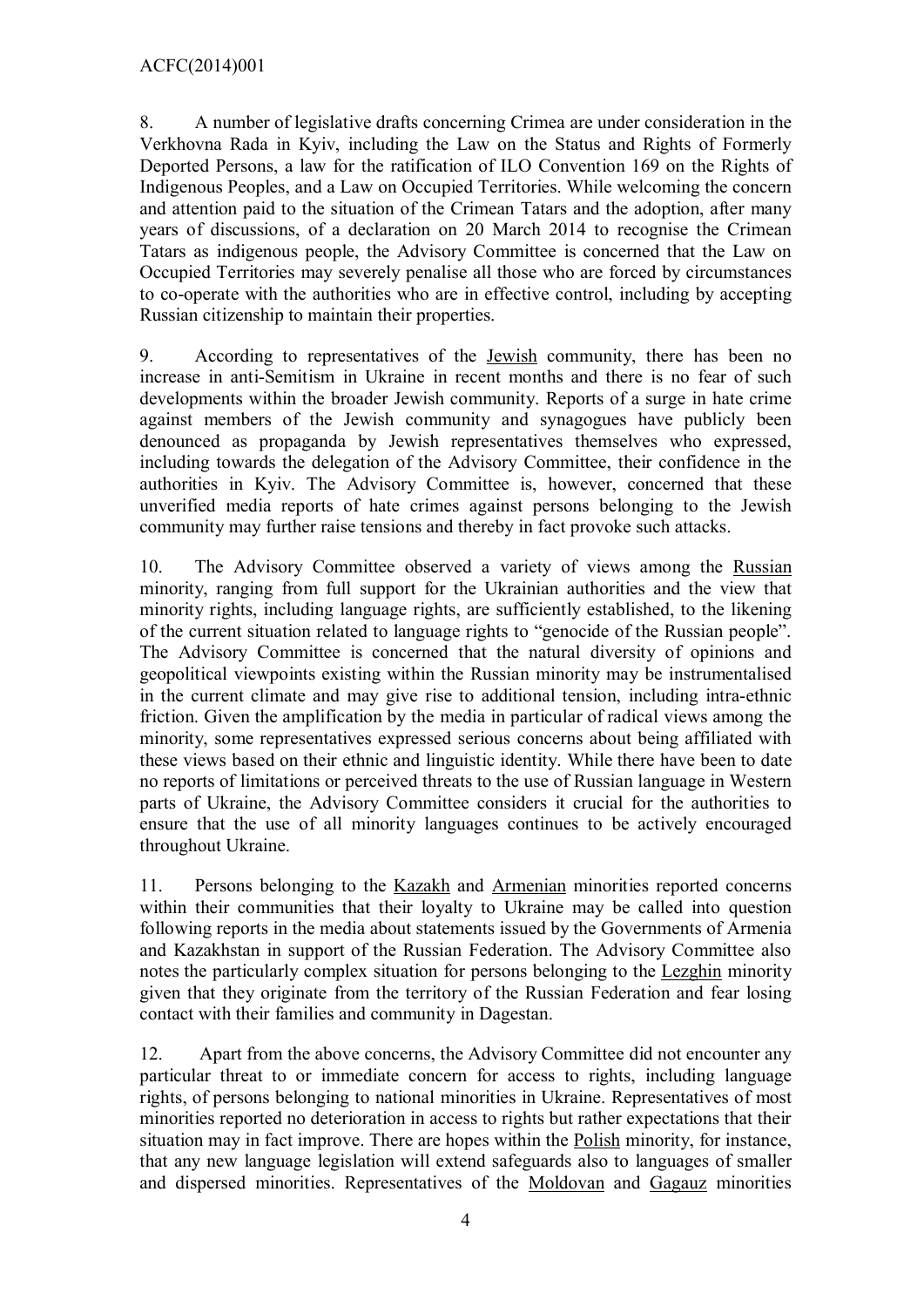agreed that support for their languages must be increased but considered that the first priority of the authorities should be to promote the socio-economic conditions of persons belonging to national minorities, particularly in the regions. The Roma minority, whose representatives expressed deep disappointment with the Government Strategy for the Integration of Roma adopted in March 2013 and the very limited attention that has been paid to their urgent concerns thus far, is hopeful that Ukraine may indeed join the Roma Decade in the coming months.

13. The Advisory Committee is, however, concerned about reports of nationalist aggression against Roma settlements in the recent past. While hate crime against persons belonging to the Roma minority in Ukraine has been regularly reported over the last years and interlocutors of the delegation indicated that attitudes of law enforcement towards Roma had not deteriorated in 2014, the Advisory Committee considers it crucial that particular attention is paid by the authorities to prevent further such attacks in the current context.

Findings of the Advisory Committee with regard to the implementation of specific rights under the Framework Convention

a) Language rights

14. According to representatives of all minorities with whom meetings were arranged and in line with monitoring conducted by the Ministry of Education in 2013, the August 2012 Law on the Principles of State Language Policy had no practical impact on the number of minority language schools or the use of languages in official contacts. Nonetheless, the call by the Verkhovna Rada to abrogate the law on 23 February 2014 created significant apprehension among parts of the Russian, Hungarian, and Romanian minorities, whose languages are considered regional languages in some of Ukraine's 27 regions as a result of the Law. The Advisory Committee notes that this Law remains in force today, following the decision of the Acting President on 27 February 2014 to veto its abrogation. It further notes that the Law has been controversial from its adoption as a number of critical concerns from minority communities as well as from international experts including the Venice Commission had not been taken into account.

15. In its third Opinion on the implementation of the Framework Convention in Ukraine, adopted in March 2012, the Advisory Committee considered that the Law, then in its draft stage, could promote mono-lingualism by the larger minorities and jeopardise the use of Ukrainian as the official language and main tool of communication, and that it did not foresee sufficient safeguards for the languages of numerically smaller minorities, such as the Karaim and Krimchak, whose languages are indeed threatened. Most interlocutors of the Advisory Committee in March 2014 attested to the absence of any special measures to protect and promote the languages of numerically smaller minorities, in particular those without a kin-state. Except for the Russian, Hungarian and Romanian minorities, representatives of most other minority groups described the law as a political instrument to appease and manage the claims of Russian speakers without giving Russian official language status, rather than an effort to address the needs and expectations of all, including numerically smaller minorities.

16. In addition, the Advisory Committee considered in its third Opinion that the Language Law could further polarise society around the issue of language and that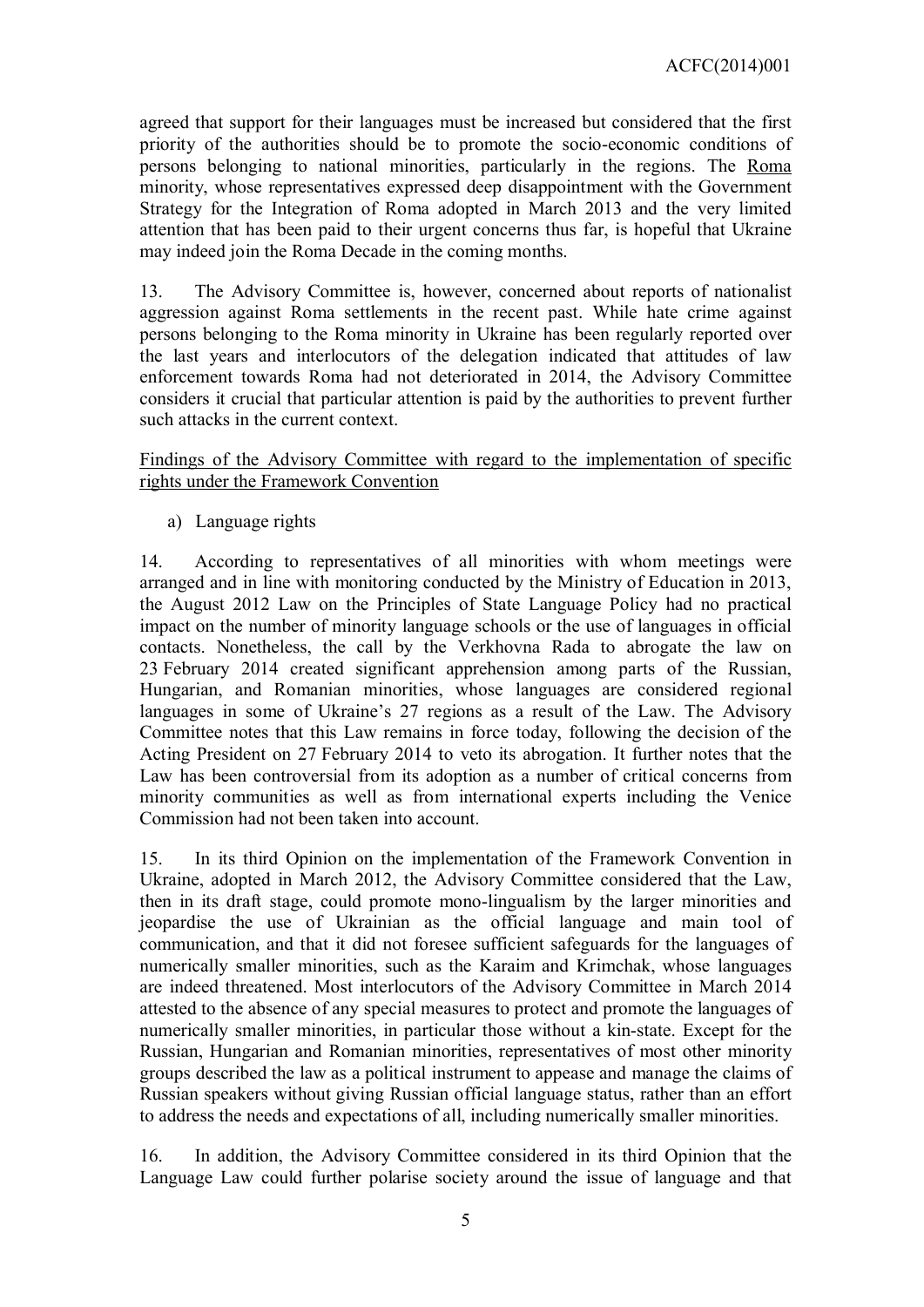much more comprehensive consultations with representatives of all minorities should have been conducted prior to its adoption. This assessment remains even more valid now, in particular given the very strong demands expressed by representatives of the Russian minority. The Advisory Committee considers it vital that the authorities do not adopt any hasty amendments to language legislation at a moment when they are likely to have destabilising effects. They should instead ensure that comprehensive consultations give effective opportunities to minority representatives to participate in the drafting process. While representatives of the Romanian and Hungarian minorities are reportedly involved as experts in the current working group tasked to review the language legislation, Russian minority representatives consider that they are not adequately represented in the working group. The Advisory Committee considers the genuine representation of the important concerns of different minorities, including the numerically smaller ones, in the working group as a precondition for any credible discussion of future language legislation.

b) Education rights

17. The Advisory Committee refers to its assessment of the education situation in its third Opinion, as no changes in the number of or practices in minority language schools have been reported. Teaching in the official language remains insufficient in a number of minority language schools. The incentive to learn Ukrainian has reportedly further diminished as a result of the current language legislation, particularly in regions where minority languages have been recognised as regional languages. Moreover, representatives of the Romanian minority continue to be concerned about the limited availability of suitably trained teachers who are able to teach in Romanian, which raises broader concerns about access to quality education for this community.

18. The Advisory Committee welcomes the commitment expressed by the Ministry of Education to reassure minority communities that their minority language education will continue to be available. It also welcomes assurances that, despite the current austerity and the limited budget, no cuts will be made in the printing and distribution of textbooks in minority languages, including for the Crimean Tatar and Ukrainian language schools located in Crimea.

c) Participation rights

19. The participation of persons belonging to national minorities in public as well as in socio-economic life of Ukraine was considered insufficient by the Advisory Committee in 2012 and remains so. In the current context, particular efforts must be made to ensure that minority representatives are informed of ongoing developments, including in the legislative and constitutional field, and are given effective means to participate. The collapse of the Party of Regions has further diminished opportunities for persons belonging to the Russian minority to be effectively represented in political decision-making, particularly in the East. Urgent efforts must be made to create alternative channels of participation for the Russian minority to avoid further isolation and radicalisation. It is of regret to the Advisory Committee in this respect that representatives of the Russian minority in Kharkiv declined the several invitations for a meeting. Confidence-building measures are immediately needed to ease tensions and promote an environment in which minority protection legislation and frameworks can be negotiated with effective participation of minority representatives. Efforts of some political figures, including the Prime Minister, to address the population in the Russian